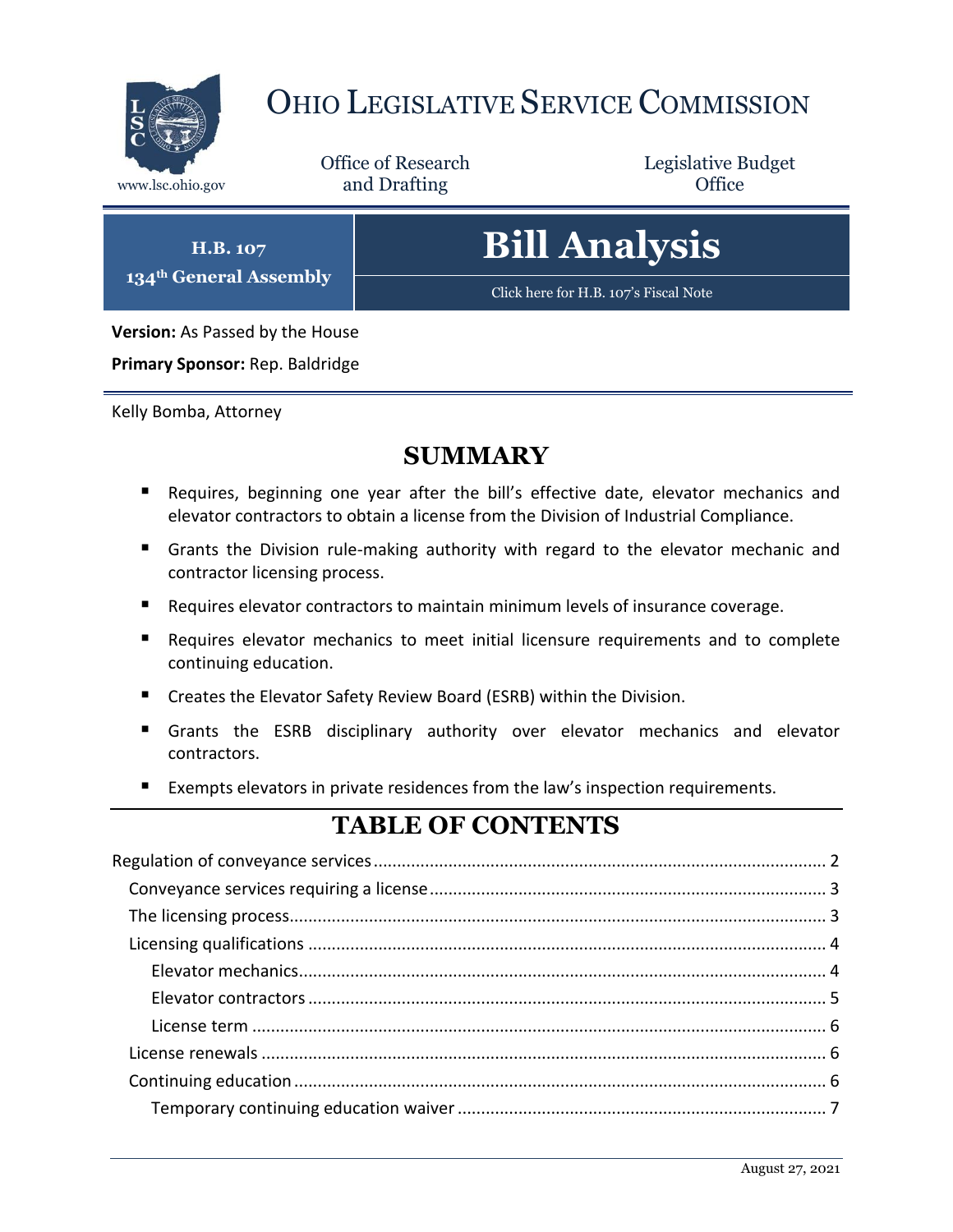| Authority and responsibility of the Superintendent of Industrial Compliance  8 |  |
|--------------------------------------------------------------------------------|--|
|                                                                                |  |
|                                                                                |  |
|                                                                                |  |
|                                                                                |  |
|                                                                                |  |
|                                                                                |  |
|                                                                                |  |
|                                                                                |  |
|                                                                                |  |
|                                                                                |  |
|                                                                                |  |
|                                                                                |  |

## **DETAILED ANALYSIS**

General Assembly's intent[............................................................................................................](#page-12-2) 13

### <span id="page-1-0"></span>**Regulation of conveyance services**

The bill enacts a new chapter of Ohio law, Chapter 4785 of the Revised Code, that is based on Revision 1 of National Elevator Industry, Inc.'s Model Elevator Law. The new chapter regulates individuals and entities performing construction, testing, maintenance, alteration, and repair of the following equipment, associated parts, and hoistways, which the bill defines as "**conveyances**":

- Hoisting and lowering mechanisms equipped with a car or platform that moves between two or more landings, including elevators and platform lifts;
- **Power-driven stairways and walkways for carrying individuals between landings,** including escalators and moving walks;
- Hoisting and lowering mechanisms equipped with a car that serves two or more landings and is restricted to the carrying of material by its limited size or limited access to the car, including dumbwaiters, material lifts, and dumbwaiters with automatic transfer devices;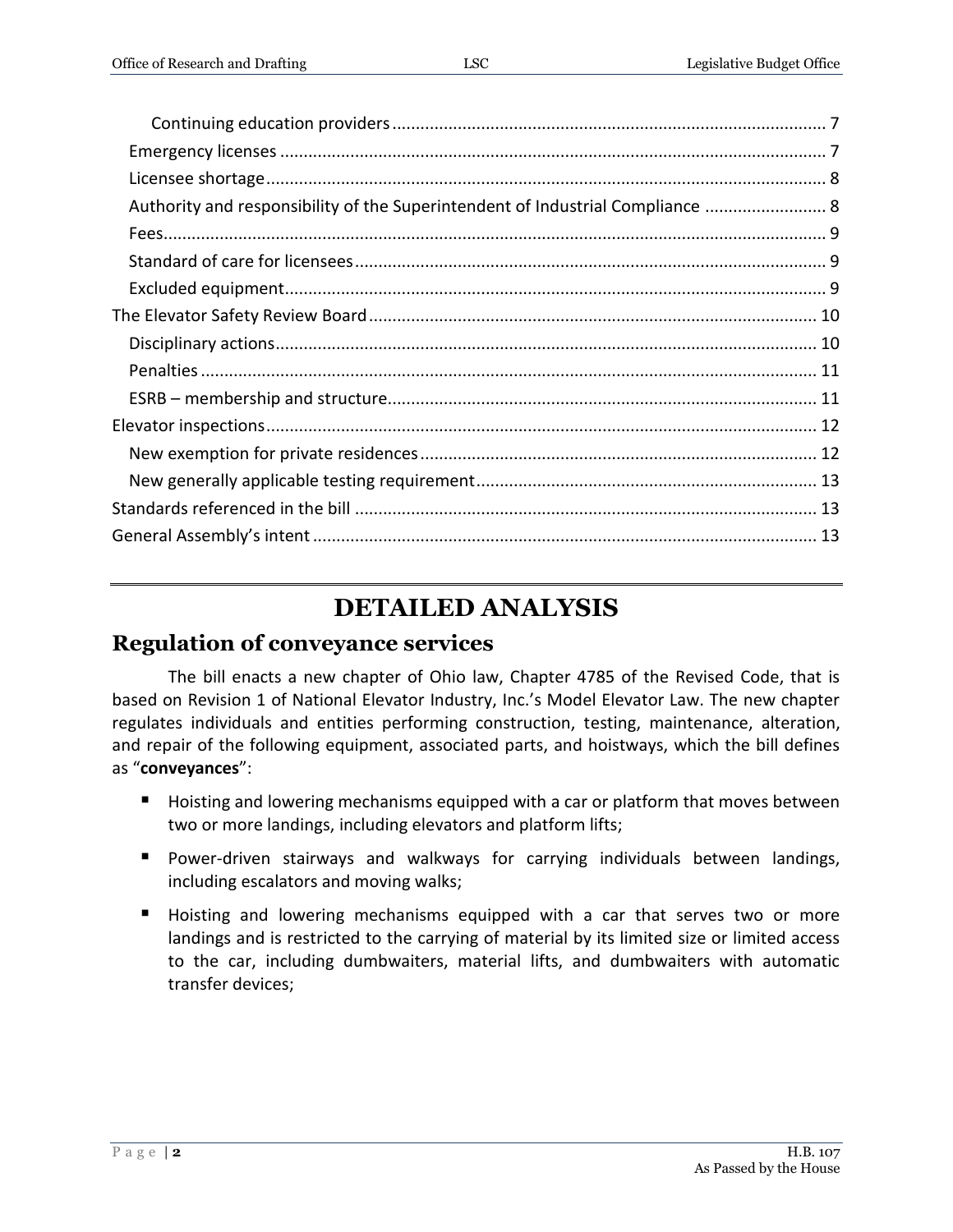Automatic guided transit vehicles on guideways with an exclusive right-of-way, including automated people movers. $1$ 

The bill also specifically excludes a range of equipment from the new chapter's requirements as described below under "**Excluded equipment**."

#### <span id="page-2-0"></span>**Conveyance services requiring a license**

With two exceptions, beginning one year after the bill's effective date no individual can provide conveyance services, or wiring any conveyance from the mainline feeder terminals on the controller, in buildings or structures unless the individual is a licensed elevator mechanic who is either working for, or the owner or a member of, a business entity that holds an elevator contractor's license. "**Conveyance services**" means erecting, constructing, installing, altering, servicing, repairing, dismantling, removing, or maintaining a conveyance.

An "**elevator contractor**" is any *business entity*, though that entity may be a sole proprietorship, that has been issued an elevator contractor's license under the bill and that is engaged in the business of providing conveyance services. An "**elevator mechanic**" is an *individual* who has been issued an elevator mechanic's license, authorizing the individual to provide conveyance services and perform electrical work on conveyances, by the Division of Industrial Compliance in the Department of Commerce. If an individual obtains an elevator mechanic's license, no other license is required to wire a conveyance.<sup>2</sup>

As noted above, there are two exceptions to the licensing requirement for conveyance services. The first is that an individual or entity providing conveyance services, including the wiring of a conveyance, exclusively in private residences is not required to obtain a license under the bill. $3$ 

The second exception applies to the dismantling of a conveyance. Dismantling is included in the definition of "**conveyance services**," so that process typically requires a license. But, under the bill, the licensing requirement does not apply to a conveyance that is to be destroyed as the result of a complete demolition of a secured building or structure or where the hoistway or wellway is demolished back to the basic support structure and where no access is permitted.<sup>4</sup>

#### <span id="page-2-1"></span>**The licensing process**

The bill requires entities and individuals wishing to provide conveyance services to apply for an elevator contractor's or elevator mechanic's license. An applicant applies with the Division on a form provided by the Division. An application must contain all of the following:

 $1$  R.C. 4785.01(A) and 4785.02(A). See also, National Elevator Industry, Inc., Model Elevator Law, [available here.](http://www.neii.org/pdf/model%20elevator%20law%20revision%203.pdf)

 $2$  R.C. 4785.01 and 4785.03(A) and (B); Section 3.

 $3$  R.C. 4785.03(C).

 $4$  R.C. 4785.01(A) and 4785.03(D).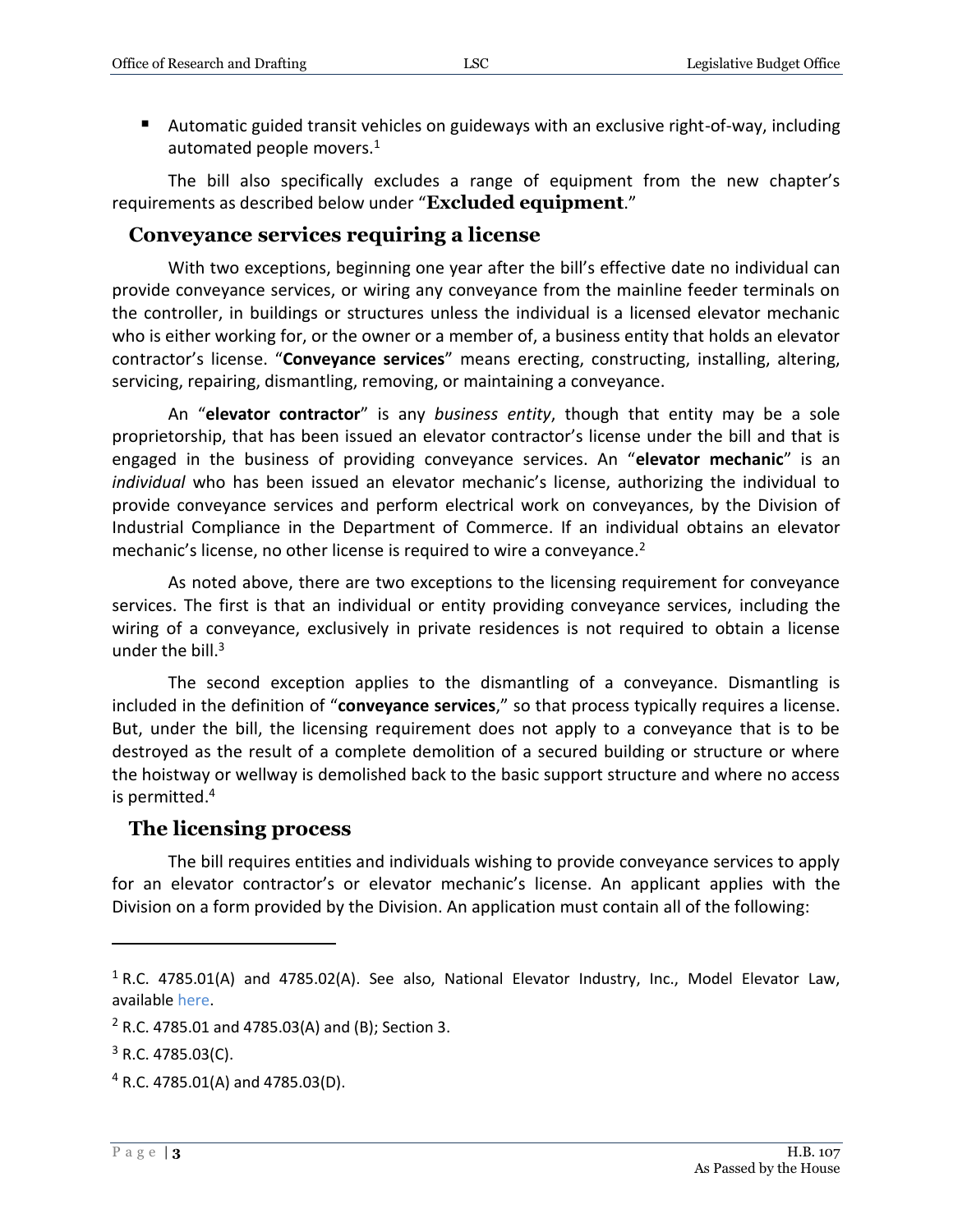- Contact information:
	- If the applicant is an individual or sole proprietor, the applicant's name, residence address, and business address;
	- If the applicant is a partnership, each partner's name, residence address, and business address;
	- If the applicant is a domestic corporation, the corporation's name and business address and the principal officer's name and residence address;
	- If the applicant is a corporation other than a domestic corporation, the name and address of an agent located in Ohio who is authorized to accept service of process and official notices;
- The number of years the applicant has engaged in the conveyance services business;
- **If the applicant is applying for an elevator contractor's license, both of the following:** 
	- $\Box$  The approximate number of individuals, if any, to be employed by the applicant, and if applicable, satisfactory evidence that the employees are or will be covered by workers' compensation insurance;
	- □ Satisfactory evidence that the applicant and all employees are, or will be, covered by general liability, personal injury, and property damage insurance;
- A description of the criminal convictions and guilty pleas of the applicants and each employee, if any, as verified by a criminal records check;
- Any other information that the Division considers appropriate.<sup>5</sup>

#### <span id="page-3-0"></span>**Licensing qualifications**

#### **Elevator mechanics**

<span id="page-3-1"></span>The Division may issue an elevator mechanic's license only if the applicant demonstrates one of the following:

- An acceptable combination of documented experience and education credits (see **COMMENT**), as follows:
	- $\Box$  At least three years of work experience in the elevator industry (construction, maintenance, service, repair, or any combination of these) as verified by current and previous employers licensed to do business in Ohio;
	- Satisfactory completion of a written examination administered by the Division, or by a testing agency approved by the Division, on the most recent referenced codes and standards;

 $5$  R.C. 4785.04(A) through (C).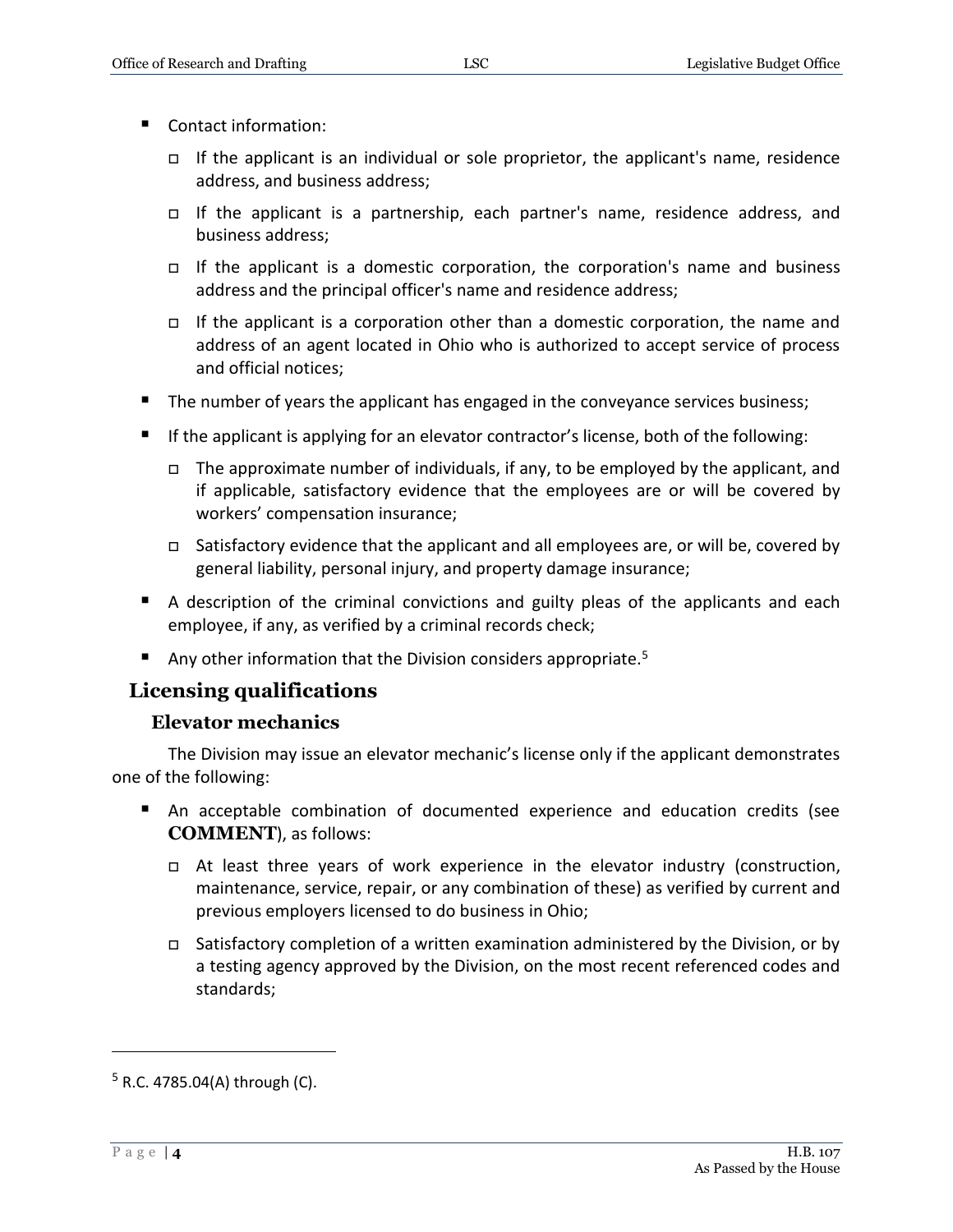- Acceptable proof that the applicant has worked as an elevator construction, maintenance, or repair person, without direct and immediate supervision, for an elevator contractor authorized to do business in Ohio for a period of not less than three years immediately before the bill's effective date, provided that the applicant applies for a license within one year after the bill's effective date;
- A certificate of completion or other evidence of having successfully passed the mechanic's examination of a nationally recognized training program for the elevator industry, such as the National Elevator Industry Educational Program or the Certified Elevator Technician Program of the National Association of Elevator Contractors;
- A certificate of completion of an apprenticeship program for elevator mechanics that has standards substantially equal to the bill's and that is registered with the U.S. Department of Labor's Bureau of Apprenticeship and Training or a state apprenticeship council;
- A valid license from a state having standards substantially equal to those of the bill, on application and without examination.<sup>6</sup>

In addition to those requirements, the bill establishes several disqualifying factors that require the Division to deny an elevator mechanic's license. Those are:

- Conviction of or plea of guilty or no contest to a disqualifying offense designated by the Superintendent of Industrial Compliance, provided the Division has applied the multifactored process that continuing law requires other licensing authorities to apply before disqualifying an applicant based on a criminal offense;
- Violation of any provision in the bill's new licensing law or any rule adopted pursuant to it;
- **Demonstrated incompetence or untrustworthiness;**
- **Fraud, misrepresentation, or deception in the conduct of business;**
- **Fraud, deception, or misrepresentation in efforts to obtain or renew a license;**
- **Fraud or misrepresentation by an applicant in obtaining or attempting to obtain an** order, ruling, or authorization from the Division.<sup>7</sup>

#### **Elevator contractors**

<span id="page-4-0"></span>With respect to an elevator contractor's license, as opposed to an elevator mechanic's license, the Division may issue a license to a business entity if the applicant employs a licensed elevator mechanic and presents proof of compliance with the bill's insurance requirements. An applicant must submit proof of insurance coverage that, at the least, provides \$1 million for

 $6$  R.C. 4785.04(D) and (G).

 $7$  R.C. 4785.04(E) and 4785.08(A)(2), and R.C. 9.79, not in the bill.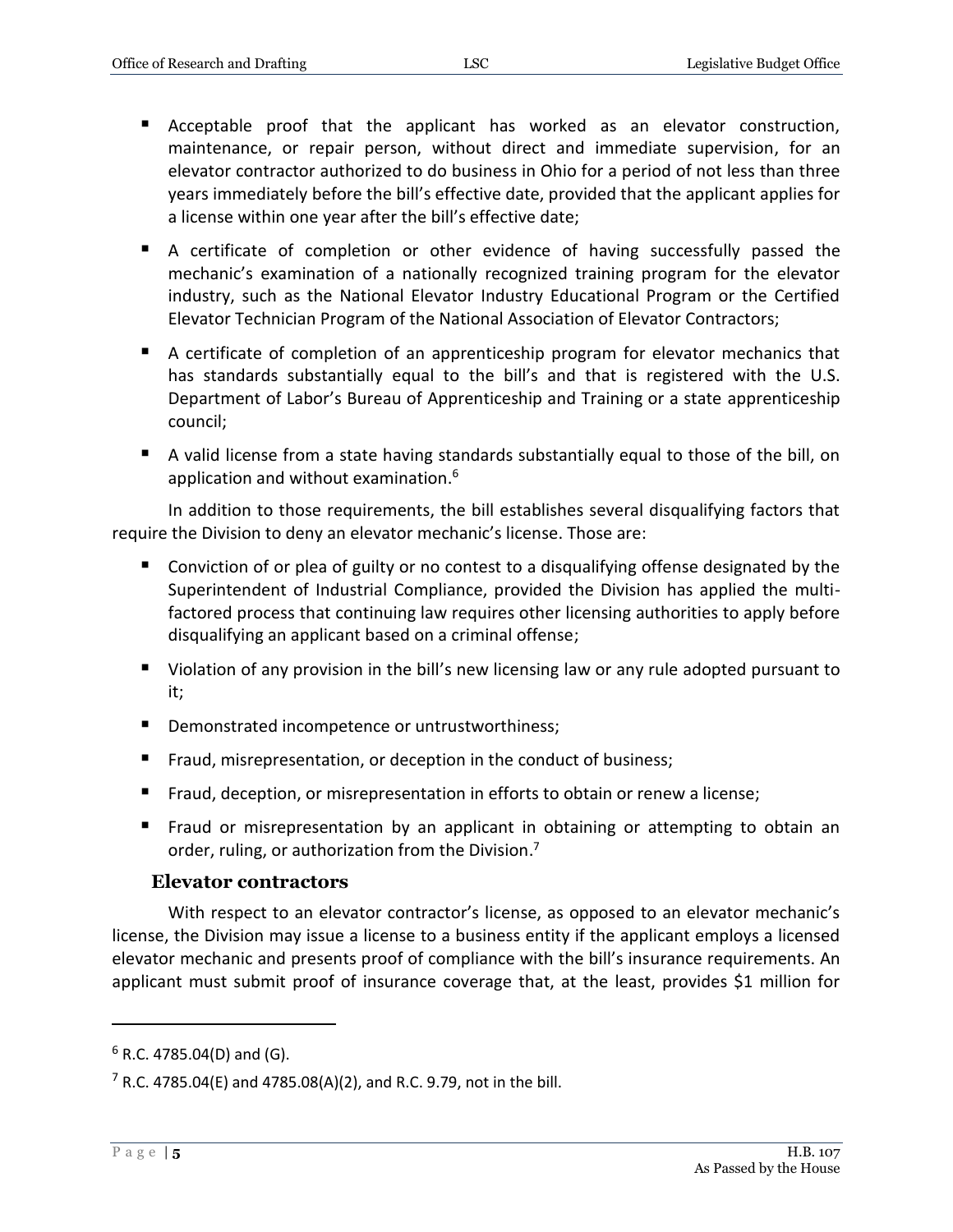injury or death of any number or people involved in any one occurrence, \$500,000 for property damage in any one occurrence, and workers' compensation insurance coverage. Proof of insurance must be provided at the time of the license's issuance or renewal, and if any required policy is materially altered or canceled, the bill requires notice to the Division ten days before the change.<sup>8</sup>

Because an elevator contractor license applicant is required to employ a licensed elevator mechanic, elevator mechanic's licenses likely will be issued before contractor licenses. But, the bill allows the Division to issue an elevator contractor's license to an applicant that holds a valid license from a state with standards that are substantially equal to those in the bill.

#### <span id="page-5-0"></span>**License term**

Licenses issued pursuant to the bill are valid for two years and may be renewed.<sup>9</sup>

#### <span id="page-5-1"></span>**License renewals**

The Division may renew a license if the licensee applies for renewal on a form prescribed by the Division and pays the license renewal fee established by the Division. An applicant who is an elevator mechanic also must submit evidence that the applicant has completed the required continuing education coursework. For a contractor's license, proof that the applicant maintains the necessary insurance is required.<sup>10</sup>

If a licensee demonstrates incompetence or untrustworthiness or commits an offense or violation described above under "**Licensing qualifications**," the Division cannot renew the license.<sup>11</sup>

#### <span id="page-5-2"></span>**Continuing education**

The bill requires elevator mechanics to complete continuing education. The continuing education must instruct mechanics on Division rules and standards, consist of not less than eight hours of instruction, and be taught by instructors approved by the Division. An elevator mechanic must attend and complete the courses within one year immediately preceding the scheduled date for license renewal.<sup>12</sup>

A continuing education instructor who is a licensee is exempt from the continuing education requirement if the licensee was qualified as an instructor at any time during the year immediately preceding the scheduled date for the license renewal.<sup>13</sup>

 $\overline{a}$ 

<sup>10</sup> R.C. 4785.041(A).

<sup>8</sup> R.C. 4785.04(F) and 4785.07.

 $9$  R.C. 4785.04(H).

 $11$  R.C. 4785.041(F).

 $12$  R.C. 4785.041(A)(3) and (B).

<sup>13</sup> R.C. 4785.041(C).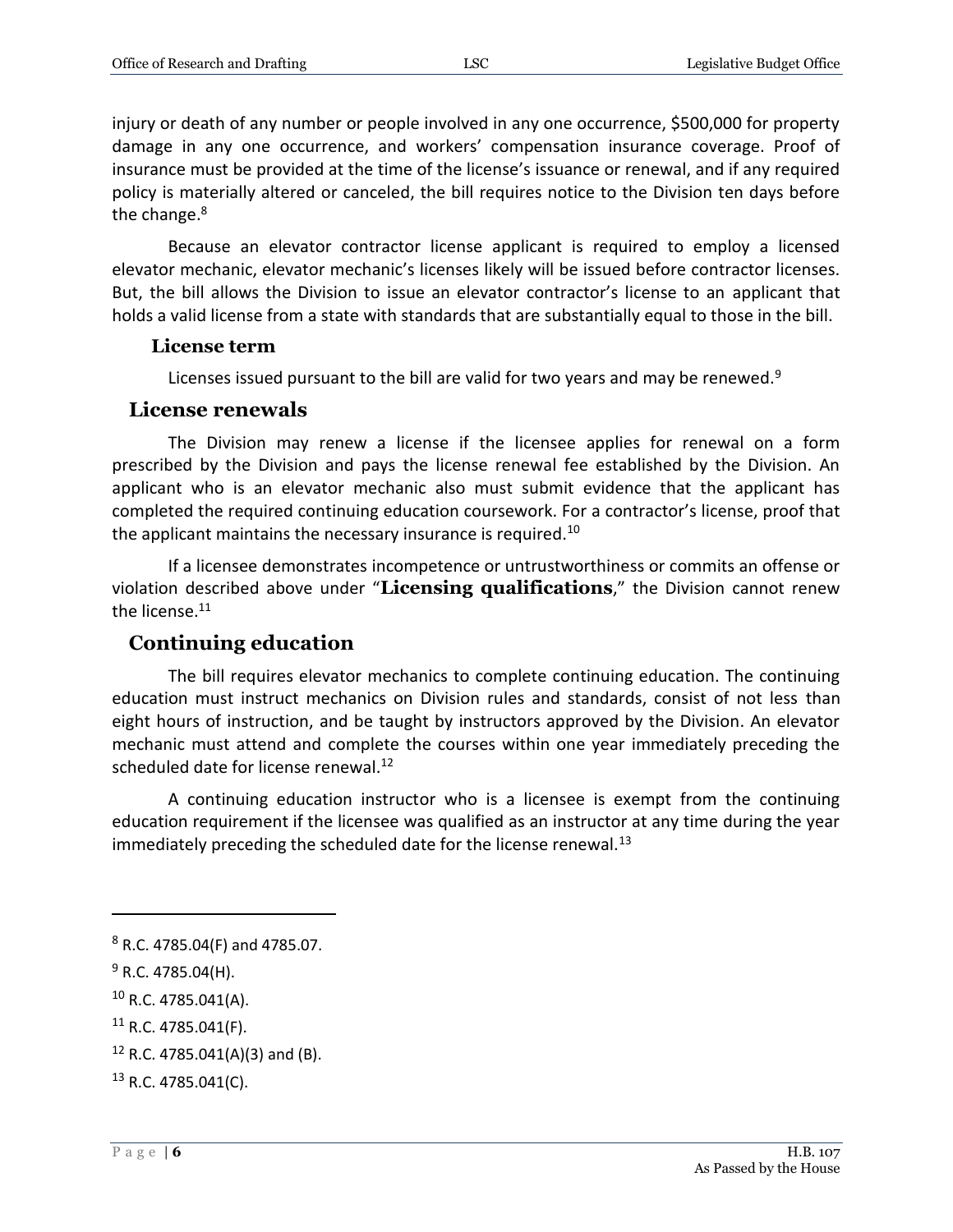#### **Temporary continuing education waiver**

<span id="page-6-0"></span>An elevator mechanic who, due to a temporary disability, is unable to complete the required continuing education coursework before the elevator mechanic's license expires may apply for a temporary continuing education waiver.

The elevator mechanic must apply for the waiver in a form prescribed by the Division. The form is to be signed by the applicant and be accompanied by a certified statement from a competent physician attesting to the temporary disability. Any falsification of the application is considered perjury. If the Division grants the waiver, the elevator mechanic's license does not expire but is placed on inactive status.

On the termination of the temporary disability, the elevator mechanic must submit to the Division a certified statement from the same physician, if practicable, attesting to the termination. The Division must then take the mechanic's license off inactive status and issue the mechanic a 90-day waiver sticker, to be affixed to the license. The elevator mechanic may work under the license but must meet the continuing education requirement during the 90-day period. If the elevator mechanic fails to meet the requirement in this time, the license is deemed expired.<sup>14</sup>

#### **Continuing education providers**

<span id="page-6-1"></span>The bill requires approved continuing education providers to keep uniform attendance records for a period of ten years. The records must be available for inspection by the Division on request.

Approved training providers are responsible for the security of all attendance records and certificates of completion. Falsifying or knowingly allowing another to falsify these documents is grounds for suspension or revocation of Division approval.<sup>15</sup>

#### <span id="page-6-2"></span>**Emergency licenses**

If the Division determines that an emergency exists due to a disaster, an act of God, or a work stoppage, and that there are not enough Ohio elevator mechanic licensees to cope with the emergency, the Division must declare a state of emergency and respond by issuing temporary emergency licenses. During the state of emergency, any individual found by a licensed elevator contractor to have an acceptable combination of documented experience and education to perform conveyance services without direct and immediate supervision may perform conveyance services without an elevator mechanic's license.

The individual must seek an emergency elevator mechanic's license from the Division within five business days after commencing work that would otherwise require an elevator mechanic's license. The elevator contractor associated with the individual must furnish proof of

 $14$  R.C. 4785.041(D).

 $15$  R.C. 4785.041(E).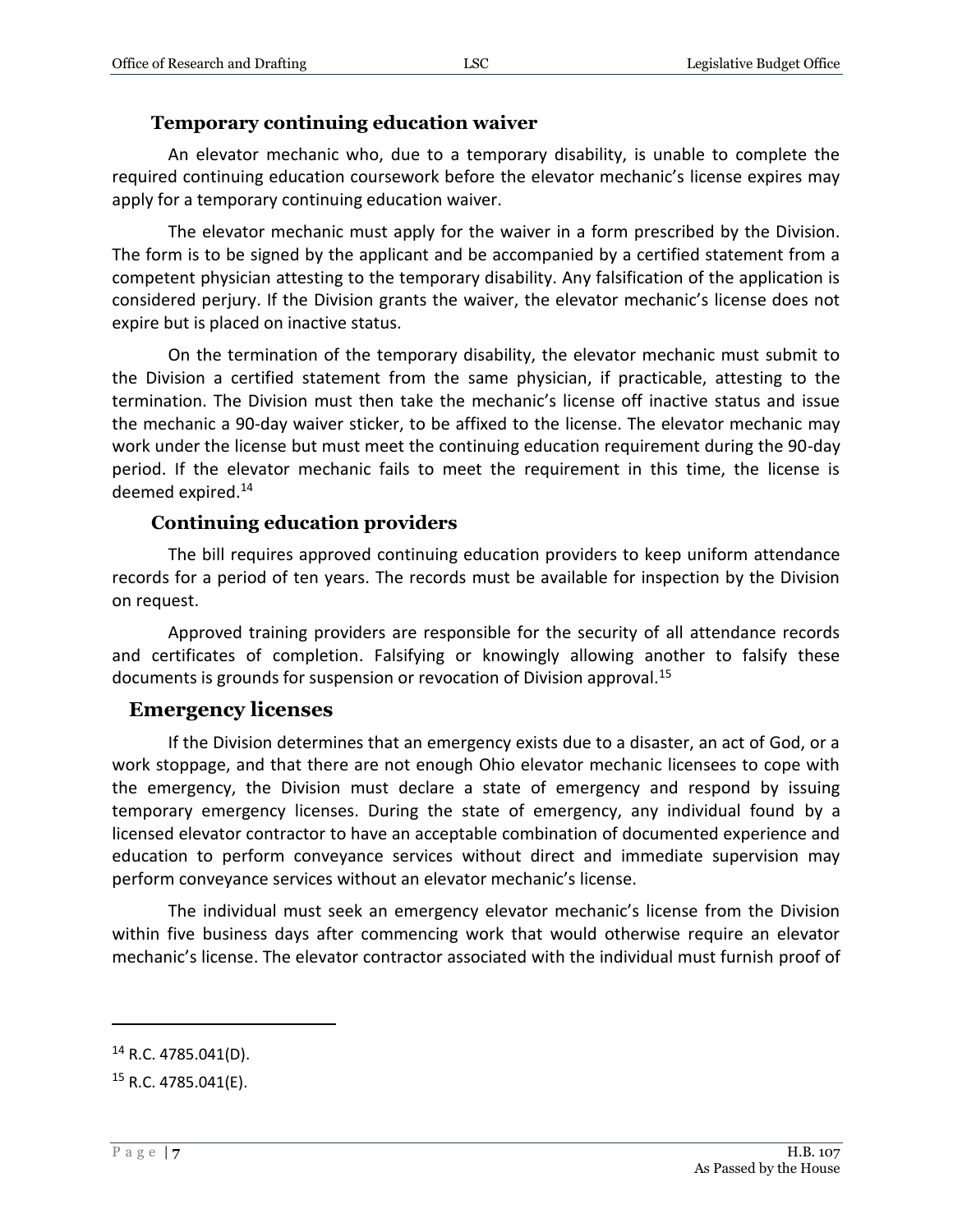competency as the Division may require. The Division cannot charge a fee for issuing or renewing an emergency license.

An emergency elevator mechanic's license is valid for 45 days and may be renewed for the duration of the state of emergency. The Division may restrict the validity of an emergency license to a particular conveyance or geographical area. Otherwise, the licensee has the rights and privileges of an elevator mechanic's license.<sup>16</sup>

#### <span id="page-7-0"></span>**Licensee shortage**

The bill requires an elevator contractor to notify the Division when there are no licensed elevator mechanics available to provide conveyance services. The contractor may request the Division issue temporary elevator mechanic's licenses to individuals certified by the contractor to have an acceptable combination of documented experience and education to provide conveyance services without direct and immediate supervision.

Any individual certified by a contractor must immediately seek a temporary elevator mechanic's license from, and pay an application fee set by, the Division. If the Division is satisfied with the individual's qualifications, it must issue a temporary elevator mechanic's license to the individual. A temporary license is valid only for a specified term set by the Division, and that term must be noted on the license. A temporary license is only valid while the licensee is employed by the elevator contractor that certified the individual as being qualified. A temporary elevator mechanic's license is renewable in accordance with rules adopted by the Division.<sup>17</sup>

#### <span id="page-7-1"></span>**Authority and responsibility of the Superintendent of Industrial Compliance**

The bill requires the Superintendent of Industrial Compliance, in accordance with the Administrative Procedure Act, $18$  to adopt rules regarding issuance and renewal of elevator mechanic's licenses and elevator contractor's licenses, and a list of offenses for which a conviction, guilty plea, or plea of no contest may disqualify a person from obtaining, renewing, or retaining a license. The bill also allows the Superintendent to adopt rules pertaining to:

- Development of public awareness programs;
- Classifications or subclassifications of licenses for elevator mechanics and elevator contractors;
- **Monitoring inspections and testing in order to ensure satisfactory performance by** licensees;

<sup>16</sup> R.C. 4785.05.

<sup>&</sup>lt;sup>17</sup> R.C. 4785.051.

<sup>18</sup> R.C. Chapter 119.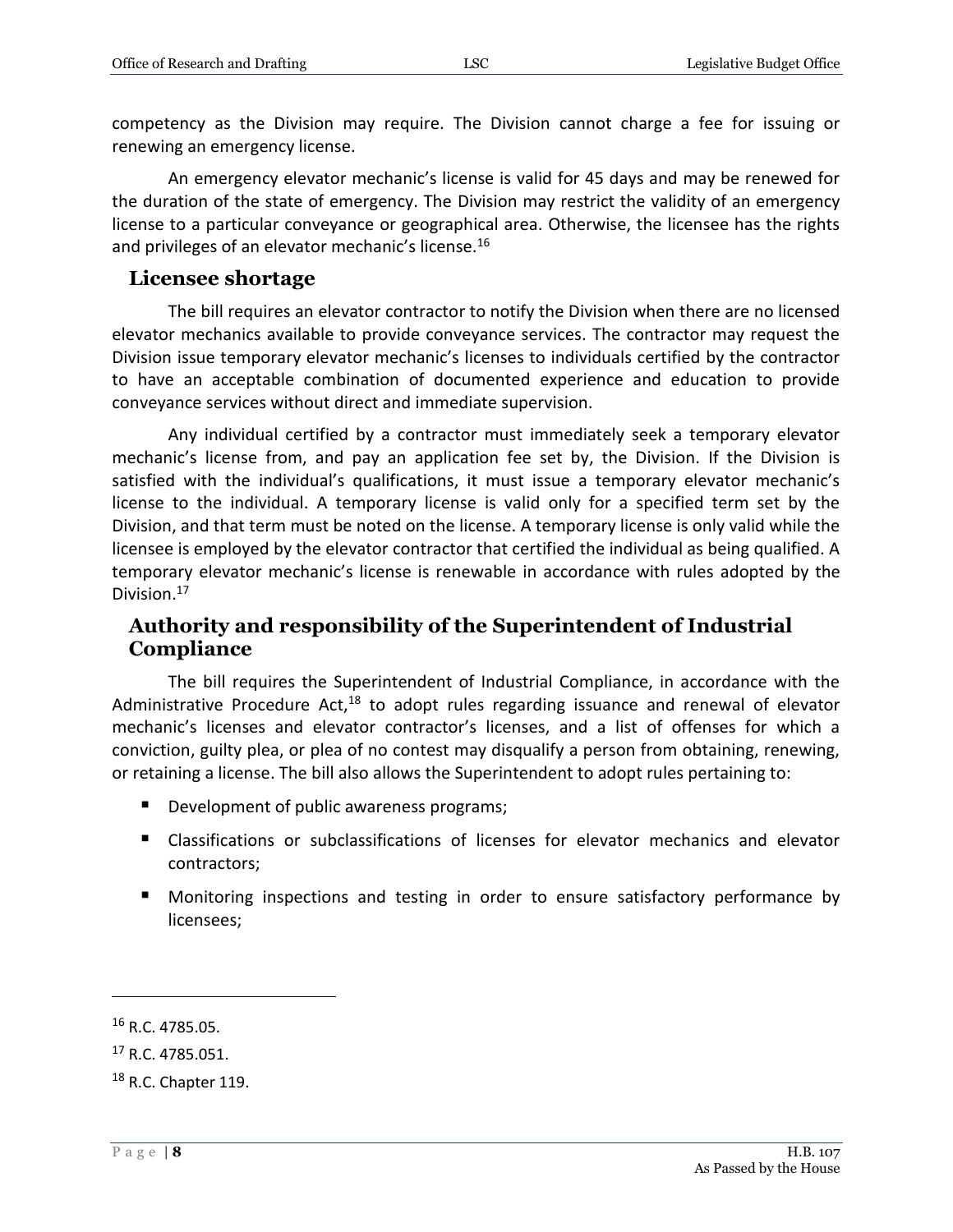- Fee schedules for elevator mechanic and elevator contractor licenses that reflect the actual costs and expenses necessary to administer the bill's new licensing law;
- Standards for the approval of license testing agencies;
- Standards for the approval of continuing education and training providers;
- Any other rules necessary to administer and carry out the bill's new licensing law.

The bill prohibits the Superintendent from adopting rules relating to the construction, maintenance, and repair of elevators, except as they pertain to licensing individuals under the bill. Outside of that prohibition, and the mandatory and permissive rule-making authority discussed above, the bill provides the Superintendent with a broad grant of authority. Specifically, the authority to exercise such other powers and duties as are necessary to carry out the intent of the new licensing chapter.

Under current law, the Superintendent must remove two or more rules that contain regulatory restrictions, including rules that contain the words "shall," "must," "require," "shall not," "may not," or "prohibit" for each rule the Superintendent adopts that also contains a regulatory restriction (known as the "two for one requirement"). With respect to rules pertaining to the issuance and renewal of elevator mechanic's licenses and elevator contractor's licenses, the Superintendent is exempt from the two for one requirement.<sup>19</sup>

#### <span id="page-8-0"></span>**Fees**

The bill requires all moneys collected by the Division in administering the bill's licensing provisions to be credited to the Industrial Compliance Operating Fund in the state treasury. Under continuing law, the Department of Commerce uses the Fund to pay for the Division's operating and administrative expenses. 20

#### <span id="page-8-1"></span>**Standard of care for licensees**

The bill states that licensees must ensure that installation, service, and maintenance of a conveyance is performed in accordance with state and local law and with generally accepted standards referenced in those laws or related rules.

When any material alteration (an alteration as defined in the standards related to the item altered) is made to a conveyance, the licensees involved must ensure that the conveyance adheres to the appropriate conveyance standard for the alteration.<sup>21</sup>

#### <span id="page-8-2"></span>**Excluded equipment**

The bill also specifically excludes a range of equipment from the bill. Those are:

**Material hoists;** 

 $19$  R.C. 4785.08, by reference to R.C. 121.95, not in the bill.

<sup>20</sup> R.C. 121.084.

 $21$  R.C. 4785.01(A) and 4785.06.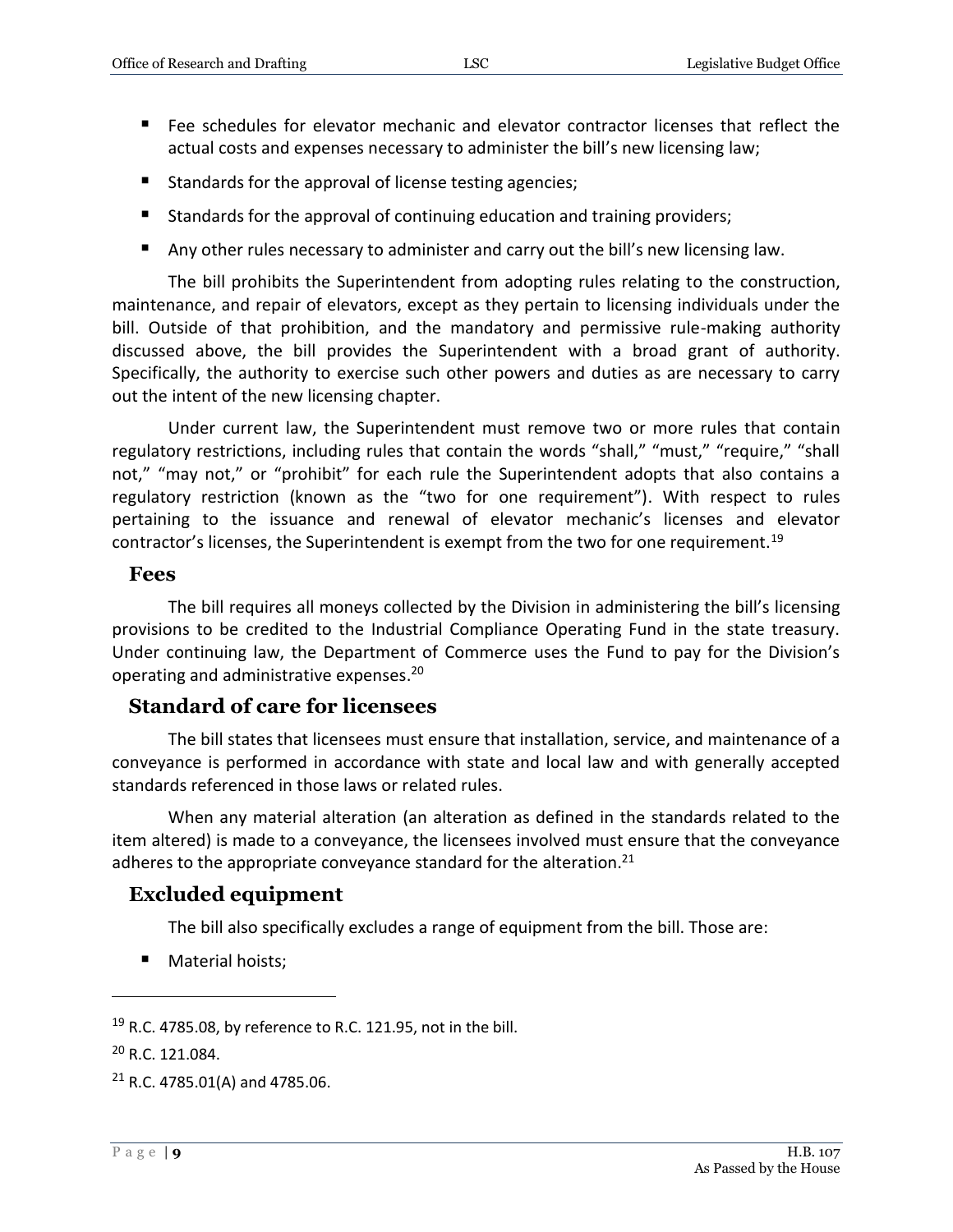- **Manlifts**;
- Mobile scaffolds, towers, and platforms;
- Powered platforms and equipment for exterior and interior maintenance;
- Conveyors and related equipment;
- Cranes, derricks, hoists, hooks, jacks, and slings;
- Industrial trucks;
- **Portable equipment, except for portable escalators;**
- Tiering or piling machines used to move materials to and from storage located and operating entirely within one story;
- **Equipment for feeding or positioning materials at machine tools, printing presses, and** similar machines;
- Skip or furnace hoists;
- Wharf ramps;
- Railroad car lifts or dumpers;
- Line jacks, false cars, shafters, moving platforms, and similar equipment used for installing an elevator by a contractor licensed in Ohio;
- Chairlifts;
- Any conveyance installed in a showroom that is for demonstration purposes only.<sup>22</sup>

#### <span id="page-9-0"></span>**The Elevator Safety Review Board**

The bill creates the Elevator Safety Review Board (ESRB) for the purpose of investigating violations of the new licensing chapter, holding disciplinary administrative hearings, and assessing penalties. The ESRB is created within the Division.<sup>23</sup>

#### <span id="page-9-1"></span>**Disciplinary actions**

The bill authorizes the ESRB to suspend or revoke a license or subject the licensee to a civil penalty if the ESRB determines that the licensee has:

- Been convicted of a crime of moral turpitude or a disqualifying offense;
- $\blacksquare$  Violated any provision of the new licensing law or any rule adopted pursuant to it;
- **Demonstrated incompetence or untrustworthiness;**

 $22$  R.C. 4785.02(B).

 $23$  R.C. 4785.09(A) and (B).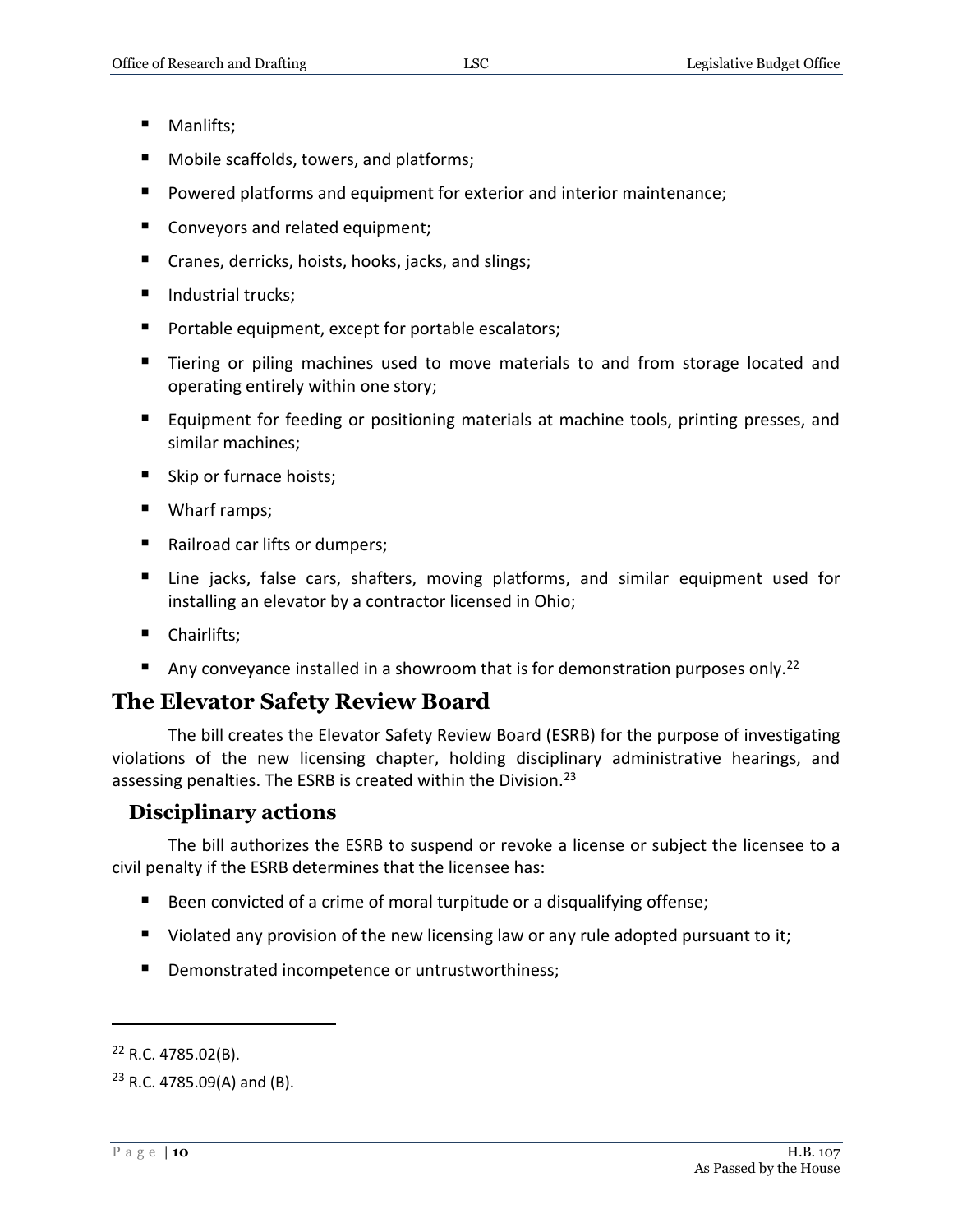- **E** Engaged in fraud, misrepresentation, or deception in the conduct of business;
- Obtained or attempted to obtain an elevator mechanic's or contractor's license, or renewal of such a license, by means of fraud, deception or misrepresentation;
- Obtained or attempted to obtain an order, ruling, or authorization from the Division by means of fraud or misrepresentation.<sup>24</sup>

This is the same list that requires the Division to deny an elevator mechanic's license.

Any administrative action taken is to be made only after the ESRB holds a hearing in accordance with the Administrative Procedure Act. Notice of the hearing must be provided to the licensee in question at least ten days before the hearing at the last known address appearing on the license, served personally or by registered mail. The notice must state the date, hour, and place of the hearing and set forth a statement of facts constituting the grounds for the charges.

If the ESRB revokes or suspends the license or subjects the licensee to a civil penalty, the licensee may appeal the determination to the Franklin County Court of Common Pleas.<sup>25</sup>

Any individual may request an investigation into an alleged violation of the bill by giving notice to the ESRB of a potential violation or danger. The notice must be in writing, set forth with reasonable particularity the grounds for the notice, and be signed by the individual making the request. On request, the signer's name must be omitted from any copy of the notice or any record published, released, or made available.<sup>26</sup>

If, on receipt of a request, the ESRB determines that there are reasonable grounds to believe that a violation or danger exists, the bill requires the ESRB to investigate. If the ESRB determines that there are no reasonable grounds to believe that a violation or danger exists, it must notify the party in writing of that determination.<sup>27</sup>

#### <span id="page-10-0"></span>**Penalties**

A person who recklessly violates any of the provisions of the new licensing law is subject to a fine of not more than \$1,500, sentenced to a jail term not exceeding 30 days, or both.<sup>28</sup>

#### <span id="page-10-1"></span>**ESRB – membership and structure**

The ESRB consists of nine members, including the Director of Commerce or the Director's designee, a Board of Building Standards representative, and the following individuals, appointed by the Governor:

<sup>24</sup> R.C. 4785.091(A).

 $25$  R.C. 119.12 and 4785.091(B).

<sup>26</sup> R.C. 4785.092(A).

<sup>27</sup> R.C. 4785.092(B).

<sup>28</sup> R.C. 4785.99.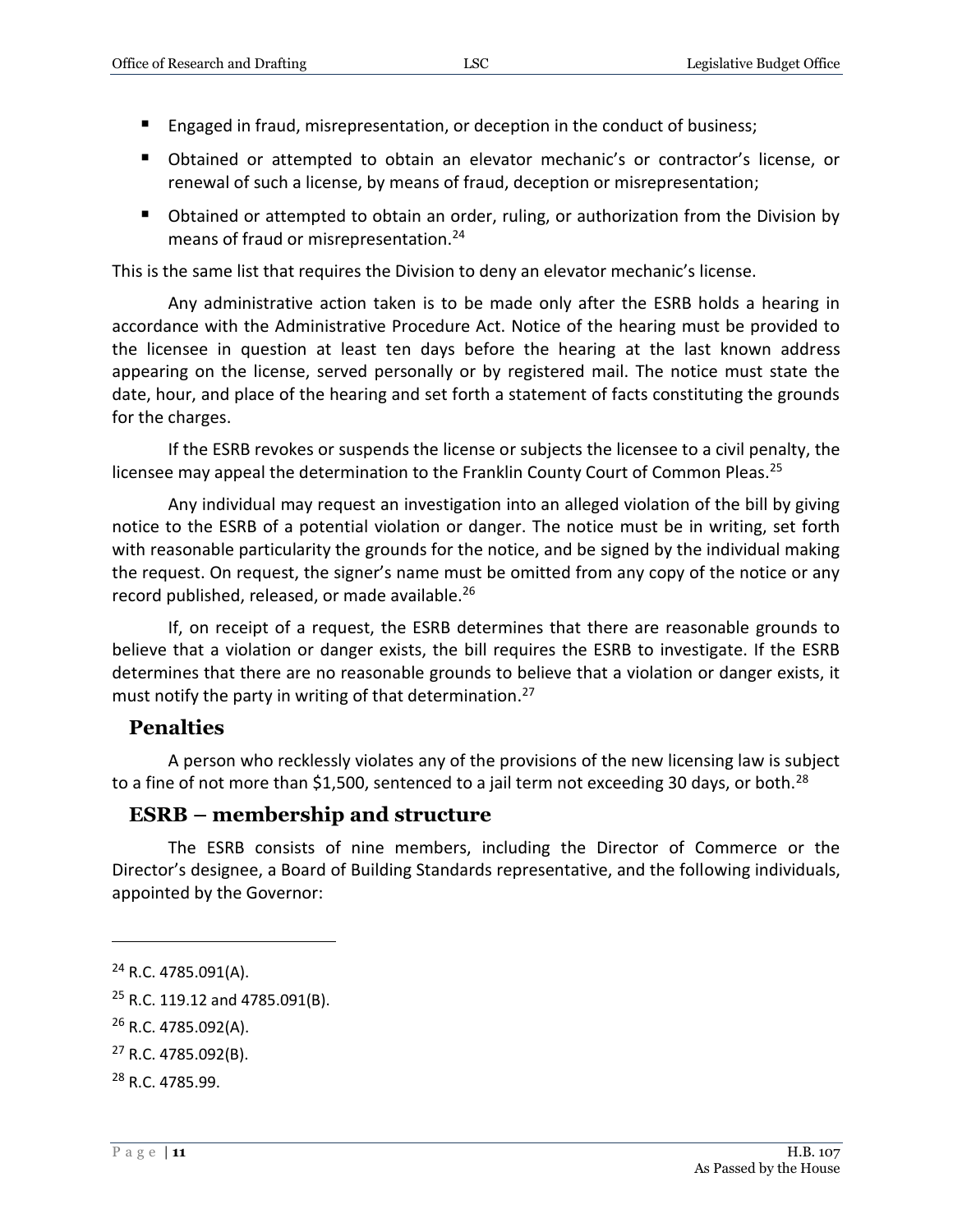- One representative of a major elevator manufacturing company;
- One representative of an elevator servicing company;
- One representative of the architectural design or elevator consulting profession;
- One representative of the general public;
- One representative of Ohio municipalities;
- One representative of building owners or managers;
- One representative of the building trade who is an individual providing conveyance services.

The bill does not establish a specific date by which the Governor must appoint the initial members. The term of those members appointed to the ESRB is three years. Vacancies are filled in the same manner as the original appointments. If any appointed board member is absent from three consecutive meetings, the member's seat is deemed vacant. All ESRB members serve without salary but are reimbursed for necessary expenses.

The ESRB must meet and organize within ten days after the appointment of its members and elect a secretary from its members. The Governor appoints one ESRB member to serve as the chair. A majority constitutes a quorum, and the chair will be the deciding vote in the event of a tie vote.

The ESRB must meet not less than once a month and as often as it considers necessary for the consideration of code regulations, appeals, variances, and for the transaction of other business as properly may come before it. Special meetings are to be called as prescribed in rules adopted by the ESRB.<sup>29</sup>

#### <span id="page-11-0"></span>**Elevator inspections**

#### <span id="page-11-1"></span>**New exemption for private residences**

Current law contains an inspection regime for elevators. It requires passenger elevators, escalators, moving walks, and freight elevators to be inspected twice a year (though the Board of Building Standards can reduce the frequency for certain low-capacity passenger elevators). Permanently installed power dumb-waiters, hoists, and other lifting or lowering apparatus that are not designed to carry people must be inspected once a year. The bill exempts elevators installed in private residences from the law's inspection requirements. Under the bill, a private residence is a distinct building or a unit in a multiple dwelling building that is occupied by members of a single-family unit.<sup>30</sup>

The bill makes related changes to the definition of "**elevator**." Current law states that the term means a hoisting and lowering apparatus equipped with a car, cage, or platform which

 $29$  R.C. 4785.09(C) through (H).

 $30$  R.C. 4105.10, 4105.01(H), and 4785.01(A).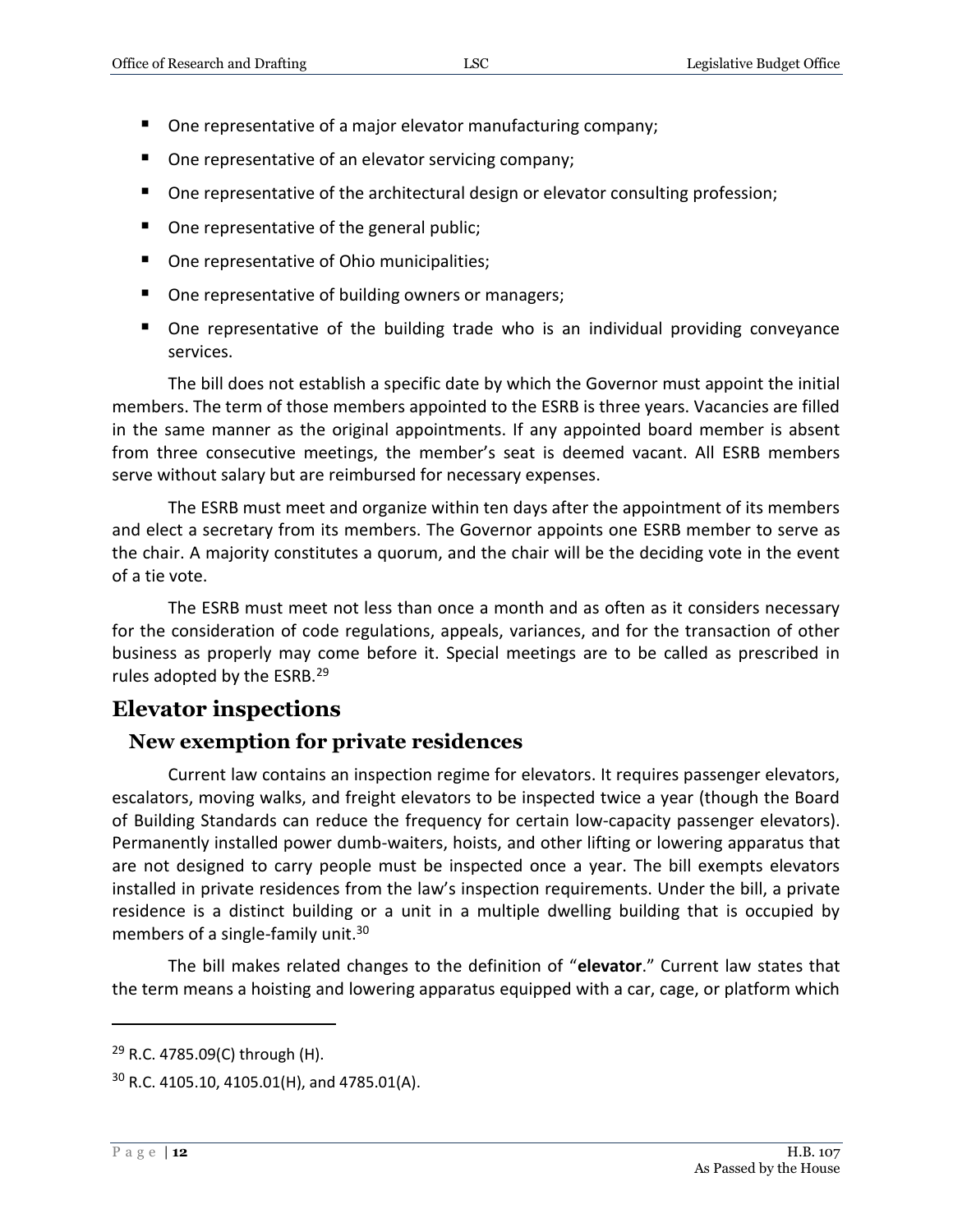moves on or between permanent rails or guides and serves two or more fixed landings in a building or structure to which the Ohio law requiring buildings to be safe and sanitary applies. Residential buildings appear to be covered by that law, but the bill amends the definition of "elevator" to specifically include hoisting and lowering apparatus in private residences. The bill also specifically excludes from the definition chairlifts in private residences, as well as lifting devices installed in showrooms for demonstration purposes.<sup>31</sup>

#### <span id="page-12-0"></span>**New generally applicable testing requirement**

The bill adds a requirement that the owners of all conveyances, not just elevators, have an elevator contractor licensed under the bill ensure that required tests are conducted at intervals in compliance with certain engineering standards referenced in the bill (ASME A17.1, ASME A18.1, and ASCE 21). All tests must be performed by a licensed elevator mechanic.<sup>32</sup>

#### <span id="page-12-1"></span>**Standards referenced in the bill**

The bill's terms reference the definitions in the applicable engineering standards from the American Society of Civil Engineers (ASCE), the American Society of Mechanical Engineers (ASME), and the American National Standard Code. As those definitions are very technical and often are used to describe what the bill does not cover, they are omitted from this analysis.

#### <span id="page-12-2"></span>**General Assembly's intent**

The bill includes an intent clause; it states that the General Assembly's intent in enacting the bill is to provide for the safety of installers, maintainers, and users of elevators and other conveyances, as well as to promote public safety awareness regarding the same. According to the intent clause, elevator personnel performing work covered by the bill must, by documented training, experience, or both, be familiar with the operation and safety functions of the components and equipment. The intent clause also provides that, under the bill, training and experience must guarantee the ability to recognize the safety hazards and perform the procedures to which they are assigned in conformance with the bill's requirements and that the bill is to be considered the minimum standard for elevator and conveyance personnel.<sup>33</sup>

## **COMMENT**

It is unclear to what "education credits," as used in the phrase "an acceptable combination of documented experience and education credits," refers. The bill specifically addresses the work experience requirement, setting it at three years. It also requires a written examination, but it is unclear if the written examination is meant to fulfill the "education credits" requirement.<sup>34</sup> Another section of the bill requires the Superintendent to adopt rules

 $31$  R.C. 4105.01(A) and R.C. 3781.06, not in the bill.

<sup>32</sup> R.C. 4105.30.

<sup>33</sup> R.C. 4785.021.

<sup>34</sup> R.C. 4785.04(D).